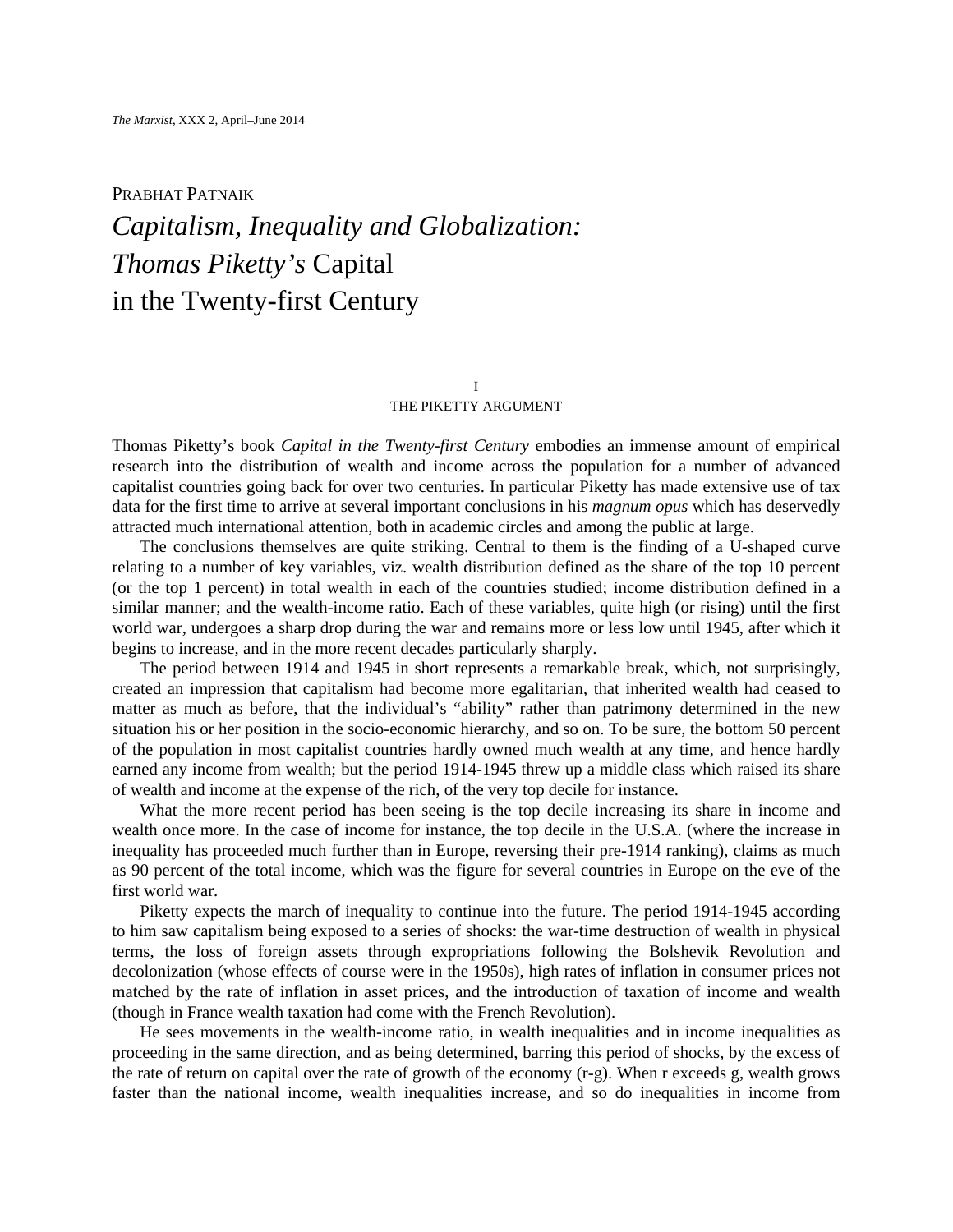wealth, which also push up overall income inequalities. Piketty expects that in the twenty-first century, the rate of growth in the advanced countries will slow down, *inter alia* because of a slowing down of population growth, while the reduction in the rate of return on capital will be much less. This is because in a situation where capital can easily substitute labour (what economists call a situation of high elasticity of substitution between capital and labour), high rates of capital accumulation are perfectly compatible with slow demographic and economic growth: more capital is simply used per unit of labour without much lowering the rate of return on capital. The difference (r-g) therefore will increase in the decades to come which will make wealth and income inequalities even worse; and this would be further accentuated by the tendency, already discernible at present, towards a lowering of the tax burden on the rich, which characterizes contemporary globalization.

Piketty is concerned about the effects of such an increase in inequality, which he argues is fundamentally incompatible with democracy. His suggestion is for heavier wealth taxation; but since any single country doing so will simply drive capital away from itself, such wealth taxation will have to be coordinated, at least among the rich countries.

Piketty is invariably cautious in stating his conclusions. Nonetheless what emerges clearly from his analysis is that in the absence of shocks of the kind witnessed during 1914-1945, or of deliberate fiscal intervention to the contrary, there is a tendency under contemporary capitalism for wealth inequalities to increase.

This arises for two reasons: first, through the maintenance of a *level* of (r-g), whose associated degree of wealth inequality is greater than the initial level. In other words, even though for any given (r-g) the degree of wealth inequality may eventually stabilize, this level of inequality is likely to be higher than the initial state, so that in the transition to it wealth inequality increases. Besides, this level at which wealth inequality may stabilize, may itself also be unacceptable *per se*. For instance, with  $r = 5$  percent and  $g = 1$ percent, stability according to Piketty's simulations may be achieved at a level where the top decile owns 90 percent of all wealth, which is clearly extraordinarily high and unacceptable in a democracy.

Secondly, an *increase* in (r-g) would accentuate inequality, and this is what he expects to happen in the coming decades. This difference (r-g) which had been high in pre-1914 capitalism and then come down somewhat, is once more set to increase in the twenty-first century, both in advanced countries and even globally (since population growth will be slowing down) which would only mean a worsening of wealth, and hence income, inequality.

The conclusion that wealth inequality has a tendency to increase under capitalism is also drawn by Marxists, but for independent reasons, having to do with the tendency towards centralization of capital immanent in capitalism. Marxists therefore should normally not have much difficulty in agreeing with Piketty's prognostications about the twenty-first century, and even his suggestion for a global wealth tax, *as a transitional demand* (which would never of course get realized under capitalism). But the problem that any Marxist would have with Piketty's book is that while his empirical work is impressive, the theory he advances for his argument cannot stand scrutiny.

But before discussing his theory I want to enter a caveat. While his empirical work is impressive, indeed immensely impressive, we simply do not know how seriously to take his figures; and even forming an opinion on it requires substantial research. I would like to cite one example here. There is a massive drop in the capital-income ratio, especially in Europe, in a very short span of time, between 1914 and 1920, which the various factors cited by Piketty do not appear to me to explain adequately. This low level of capital-income ratio moreover continues through the Depression years, when we should be expecting an increase in the capital-income ratio (since a Depression entails reduced capacity utilization). But these are issues which will be sorted out in due course and need not detain us here.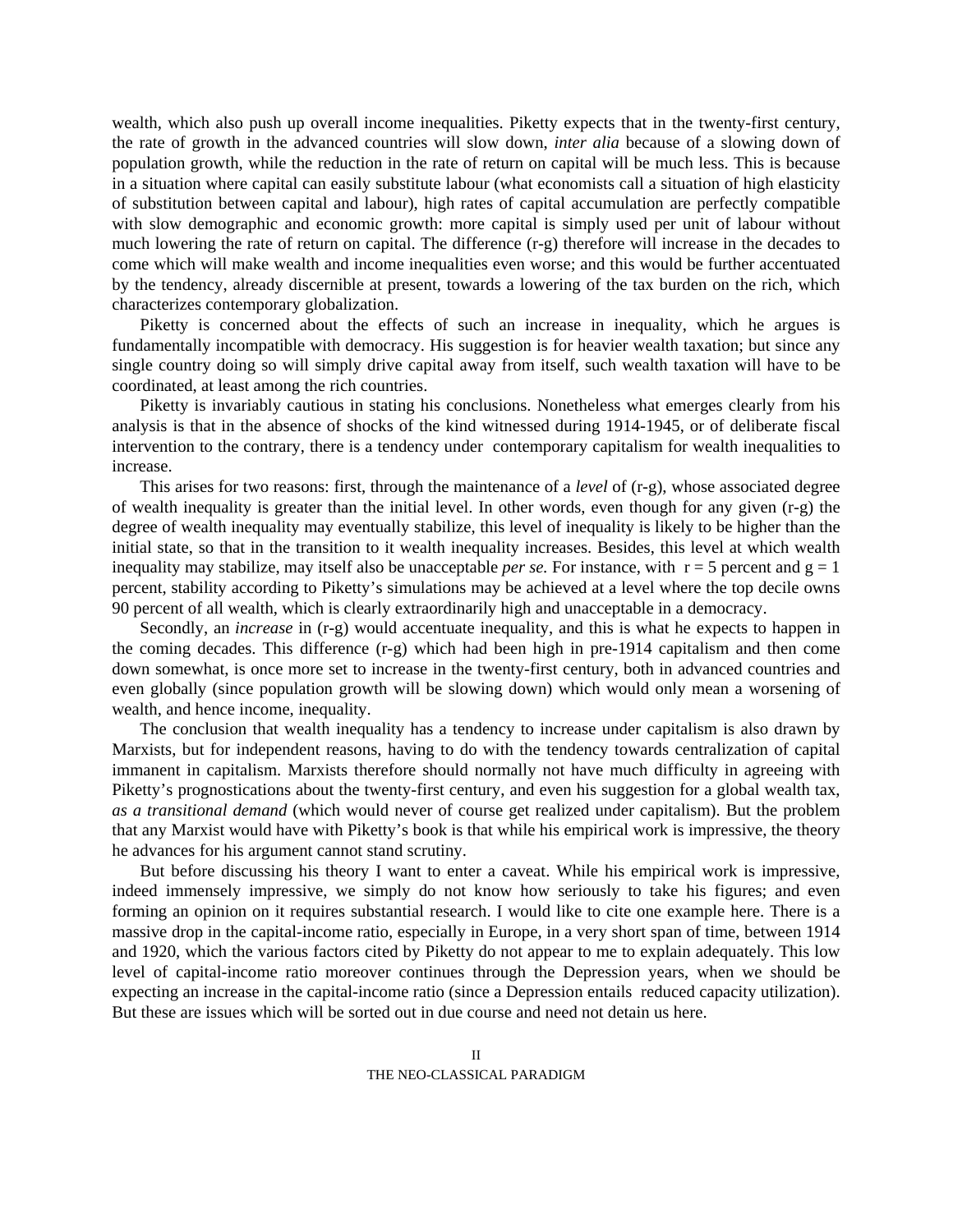There are in fact two quite distinct problems with Piketty's theory: first, the basic theoretical paradigm (the "neo-classical" paradigm) within which his argument is set is a largely discredited one; and second, even within this paradigm his specific position is based on assumptions which are highly untenable. Let me discuss these problems *seriatim.*

The basic theoretical paradigm which he uses is one where there is always full employment of all "factors of production"; where the rate of remuneration of each "factor" is determined by its "marginal productivity" at the point of full employment, i.e. by how much an additional unit of it would contribute to total output if we visualized a *hypothetical situation* in which the amounts of all other "factors" are kept constant; where all savings are invested in each period (which is required anyway for the "marginal productivity" theory to hold); and where the economy, with full employment in every period, moves over time towards a uniform "steady state" growth rate, which is equal to the sum of the exogenously given rate of growth of the labour force and an exogenously given rate of growth of labour productivity, caused by what economists call "labour augmenting" technological progress. (*This long term-growth rate in short is completely exogenous and does not depend on the rate of capital accumulation; the latter on the contrary adjusts to this exogenous long-term growth rate*).

This paradigm today has few takers even among "mainstream" economists, let alone economists in general. It assumes away all problems of the deficiency of aggregate demand, and hence the entire Keynesian-Kaleckian "revolution" in economic theory (though long before Keynes and Kalecki, Marx had emphasized the possibility of over-production crises under capitalism). It assumes away the existence of a reserve army of labour, without which a capitalist system, as Marx had shown, simply cannot function. It assumes that capital accumulation meekly adjusts to the rate of growth of labour force in each country instead of acquiring the requisite labour for itself, which capitalism, shifting millions of people across the globe to suit its requirements, has historically done.

Besides, it treats "capital", which is a value-sum, as if it was, like any other "factor of production", measurable in physical units. Taking capital, correctly, as a value-sum creates insurmountable logical problems for this theory which were pointed out by Piero Sraffa (and whose discovery is sometimes referred to as the "Sraffa revolution"). These logical problems arise from the fact that to measure capital as a value-sum, and hence find out the "marginal product of capital" which is supposed to determine the rate of profit, we already need to know the equilibrium prices of production; but these cannot be known unless we already postulate a rate of profit. Hence, to determine the rate of profit we already need to know the rate of profit. (And it is not even the case that at lower and lower rates of profit the value-sum of capital per unit of labour is higher and higher, as the "marginal productivity" theory, with its assumption that the "marginal productivity" of a factor declines as more and more of it used, requires).

And finally, it is open to the subtle methodological criticism of Piero Sraffa that the "marginal productivity" theory explains the existing reality via the consequences of a hypothetical change which are *in principle* non-observable, non-ascertainable and non-verifiable. Whatever exists in reality in short, is explained by the proposition, *for which there is no independent evidence,* that if it did not exist then there would be forces at work that would make it exist.

Piketty is thus reviving a discredited theoretical paradigm which even modern-day "mainstream" growth theory (called "endogenous growth theory"), with its assertion that capital accumulation causes the economy's growth rate to be liberated from the constraint imposed by its population growth, has rejected. (Piketty does not seem aware of these theoretical debates, since he erroneously imagines the controversy following Sraffa's work, about the problem posed by capital's being a value-sum, to have been a controversy about the relevance of aggregate demand (pp.230-231)<sup>1</sup>).

He justifies his acceptance of this (neo-classical) growth paradigm, and his not treating capitalism as a "demand-constrained" system, by claiming that demand problems, *as empirical evidence shows,* arise only in the "short-run" but disappear over time, so that any long-run analysis of capitalism should ignore them.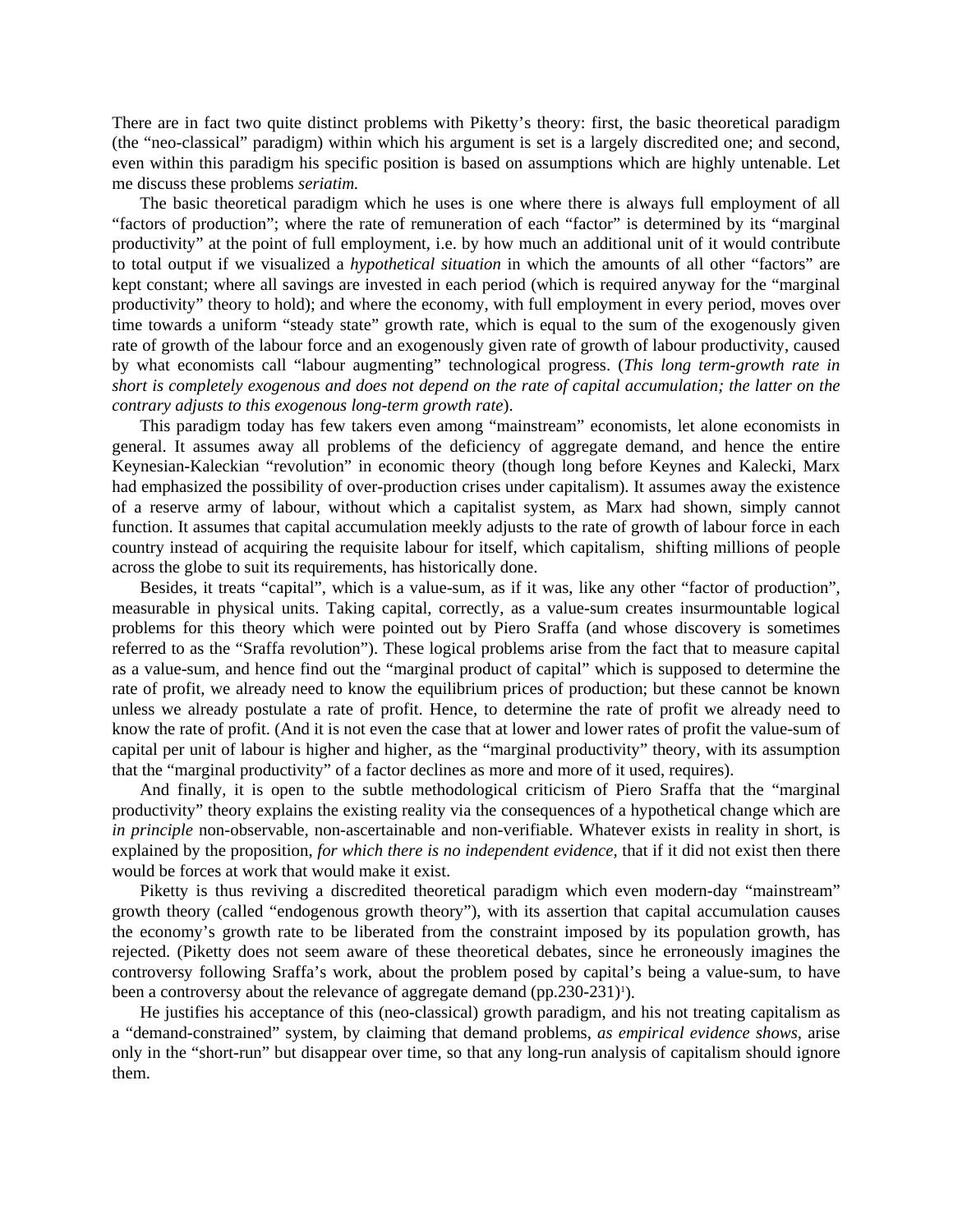This raises a basic methodological point: the "long-run" is nothing else but a sequence of "short-runs" strung together; hence unless we can show that the problem of deficiency of aggregate demand that afflicts capitalism "in the short-run", *spontaneously reverses itself through the working of the system*, we cannot, on the basis of empirical evidence alone (to the effect that demand problems over a long period of time are not always *visibly* severe), ignore them in our dynamic analysis.

For instance Rosa Luxemburg, acutely aware of the demand problem, argued that the problem disappeared *because of capitalism's incursions into the pre-capitalist sector*, and not because either Say's Law (that "supply created its own demand") was valid, or the system's internal mechanisms made it disappear. *From the observed lack of importance of the demand problem therefore we cannot conclude as Piketty does, that the system's own mechanisms make it disappear over time.* On the contrary, imperialism, or more generally what Kalecki called exogenous stimuli (which include State expenditure and "innovations", apart from incursions into pre-capitalist markets) play a role in its not being obtrusively present, in which case the "long-run" dynamics of the system should be analyzed not as if it observed Say's Law, but rather as a sequence of short-term states, in each of which the fact of its being demand-constrained was countered by the operation of some exogenous stimuli, such as pre-capitalist markets.

*It is significant that imperialism plays no role in Piketty's analysis*, neither in explaining the growth of wealth and wealth inequalities, nor even in the analysis of past growth, or prognostications of future growth. On the contrary the book is informed by a perception according to which capitalist growth in one region is generally beneficial for all within that region, is never at the expense of the people of another region, and tends to spread from one region to another, bringing about a general improvement in the human condition. What this perception misses is that capitalist growth in the metropolis was associated not just with the perpetuation of the pre-existing state of affairs in the periphery but with a very specific kind of development, which we call "underdevelopment", which squeezed the people in an entirely new way. For instance, over the period spanning the last quarter of the nineteenth century and the first two of the twentieth (until independence), not only was there a decline in per capita real income in "British India", but also the death of millions of people owing to famines<sup>2</sup>.

Let me return to Piketty's theoretical paradigm (the "neo-classical" paradigm). According to this theoretical paradigm all persistent unemployment must be explained as the result of wages being "too high", i.e. as the product of trade union action. It is not accidental that Robert Solow whose "neoclassical" growth model Piketty invokes is a votary of "labour market flexibility", i.e. smashing trade unions through "free hire and fire", which Rajasthan's BJP government is trying to introduce at present and the current central government would dearly love to do. Smashing trade unions on the plea that this would raise employment is currently on the agenda of corporate capital everywhere in the world including India. It is a pity that Piketty, despite his concern with wealth inequality, adopts a theory that provides sustenance to this corporate agenda.

In fact he is not unaware of the limitations of the "marginal productivity theory". His explanation for the burgeoning inequality in income from work in the US in the recent period is that the corporate managers determine their own salaries and pitch it too high, i.e. their salaries are not linked to their "marginal productivity". He seems to think that while the "marginal productivity" explanation can be jettisoned for this segment, it can nonetheless be applicable for the segment consisting of the mass of ordinary workers.

This however is fallacious. Even within its own paradigm, once "marginal productivity theory" is given up for one segment, it just breaks down; it ceases to be applicable *at all*. The corporate managers who give themselves high salaries are filching it either from profits or from wages. But once we accept that there is this element of compressibility in any income share, then it follows that the workers too, through trade union action, can demand and get higher wages at the expense of the managers or of profits, without causing unemployment. The proposition advanced by the "marginal productivity" theory that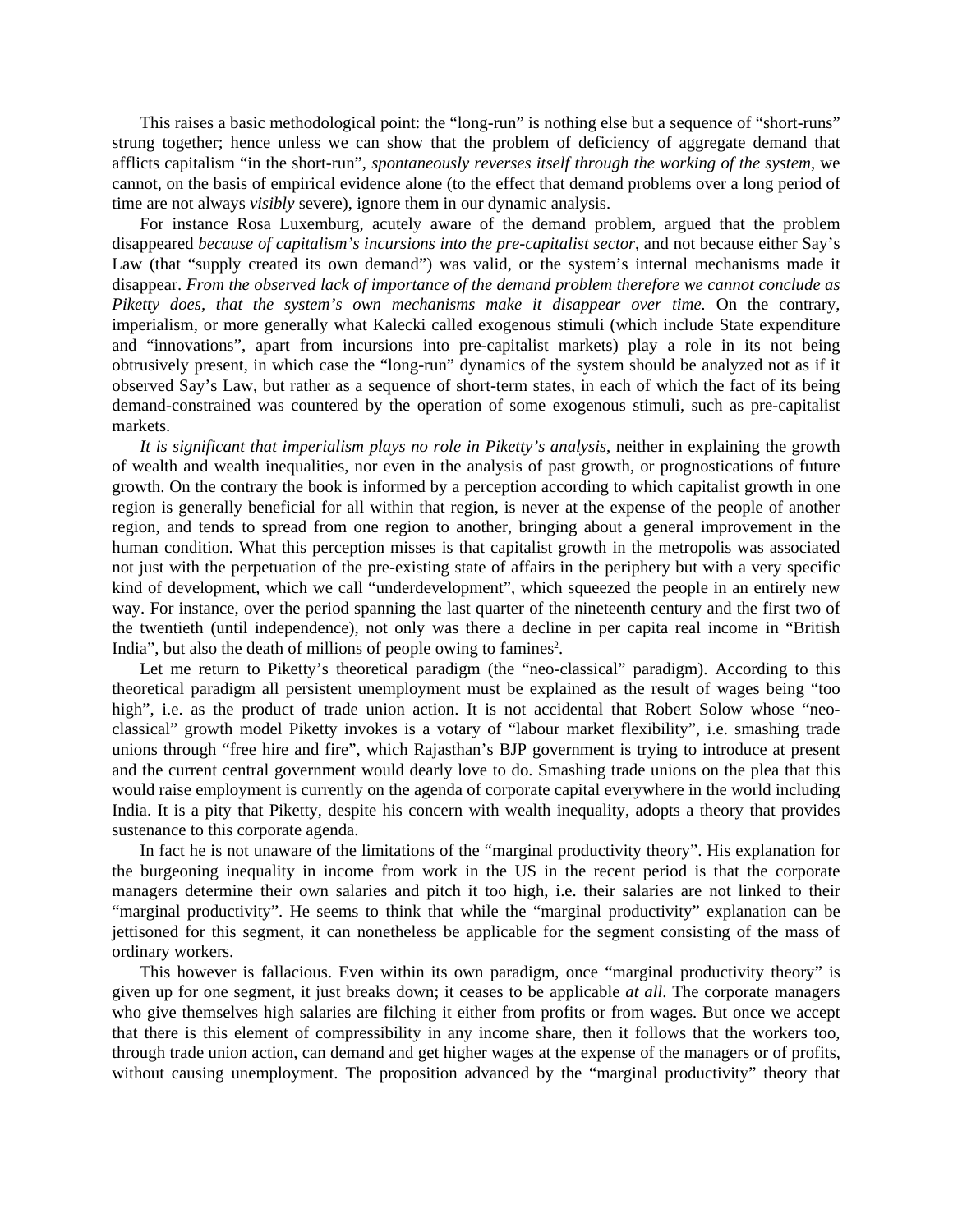wages cannot rise above marginal productivity without causing unemployment, breaks down, undermining the theory as a whole.

# III INCOME DISTRIBUTION AND THE SAVINGS RATIO

Let me now move to Piketty's untenable assumptions *within* this theoretical paradigm. The first assumption is that *the savings ratio in the economy is independent of income distribution.* Piketty obviously does not believe this, but once we drop this assumption his argument becomes logically untenable. Clearly the rich save more than the poor; in fact the poor hardly save at all since their share of wealth as Piketty's figures show is negligible.

There has been a long tradition in economics of assuming that all wages are consumed and all profits saved. (David Ricardo assumed that all wages are consumed and all profits above some basic consumption of the capitalists are saved). Let us, for generality, assume that both workers and capitalists save certain ratios of their total incomes, the former's ratio being lower than that of the latter. The workers saving at all however means that they also get some income from wealth, so that their savings ratio, lower than that of the capitalists, applies to their *total income*, both what they get from work and what they get from wealth (while the capitalists' ratio applies only to what they get from wealth since they do not have any labour income). Such a universe has been much explored in economic theory and yielded well-known conclusions.

The first thing to note is that if we postulate such savings behaviour, then *Piketty's theory becomes logically inconsistent*: a stable "steady state" trajectory of the sort Piketty assumes, where the growth rate equals the sum of the rate of growth of the workforce and the rate of growth of labour productivity, both exogenously given, (or what is sometimes referred to synthetically as the "rate of growth of the work force in *efficiency units*"), does not exist when the elasticity of substitution between capital and labour exceeds unity, as he assumes (see above).

In short, the moment the overall savings ratio is seen to depend on income distribution, which is an eminently reasonable assumption, the Piketty conclusion cannot hold: there cannot be both a stable, exogenously given, growth rate, and an elasticity of substitution between capital and labour that exceeds unity<sup>3</sup>.

Let us suppose that a stable steady state growth path exists, i.e. there is a stable exogenously given growth rate to which the economy converges, and abandon Piketty's other assumption, namely of an elasticity of substitution exceeding unity. Along such a steady state path only two wealth distributions are logically possible: one where the workers own all the wealth and the capitalists own none<sup>4</sup>. The other is where there is a stable distribution of wealth between the workers and the capitalists. The first of these cases is obviously unrealistic and can be ignored. In the second case which was explored by the Italian economist Luigi Pasinetti<sup>5</sup>, the rate of profit on capital r must equal  $g / s_c$  where  $s_c$  is the savings ratio of capitalists<sup>6</sup>.

Now, Piketty takes r and g to be completely independent of one another. But this is impossible along the steady-state growth path that he himself is focusing on. For given  $s_c$  if g comes down, as he visualizes for the twenty-first century, then r must also come down. His entire argument about widening wealth inequalities in the twenty-first century is based on the presumption that while g would come down, r would not, so that (r-g) would increase, which according to him is the cause of widening inequality. But g cannot come down without r also coming down, so that his basic theoretical argument becomes untenable. Besides as this case clearly demonstrates, with  $s_c < 1$ , r is greater than g along the "steady state" growth trajectory *ant yet there is no increase in wealth inequalities over time.* The respective shares of wealth owned by the workers and the capitalists remain unchanged.

Let me give a numerical example to illustrate this steady state picture. The wage share is 60 percent, the profit share is 40 percent, the rate of growth of output is 2 percent consisting of 1 percent increase in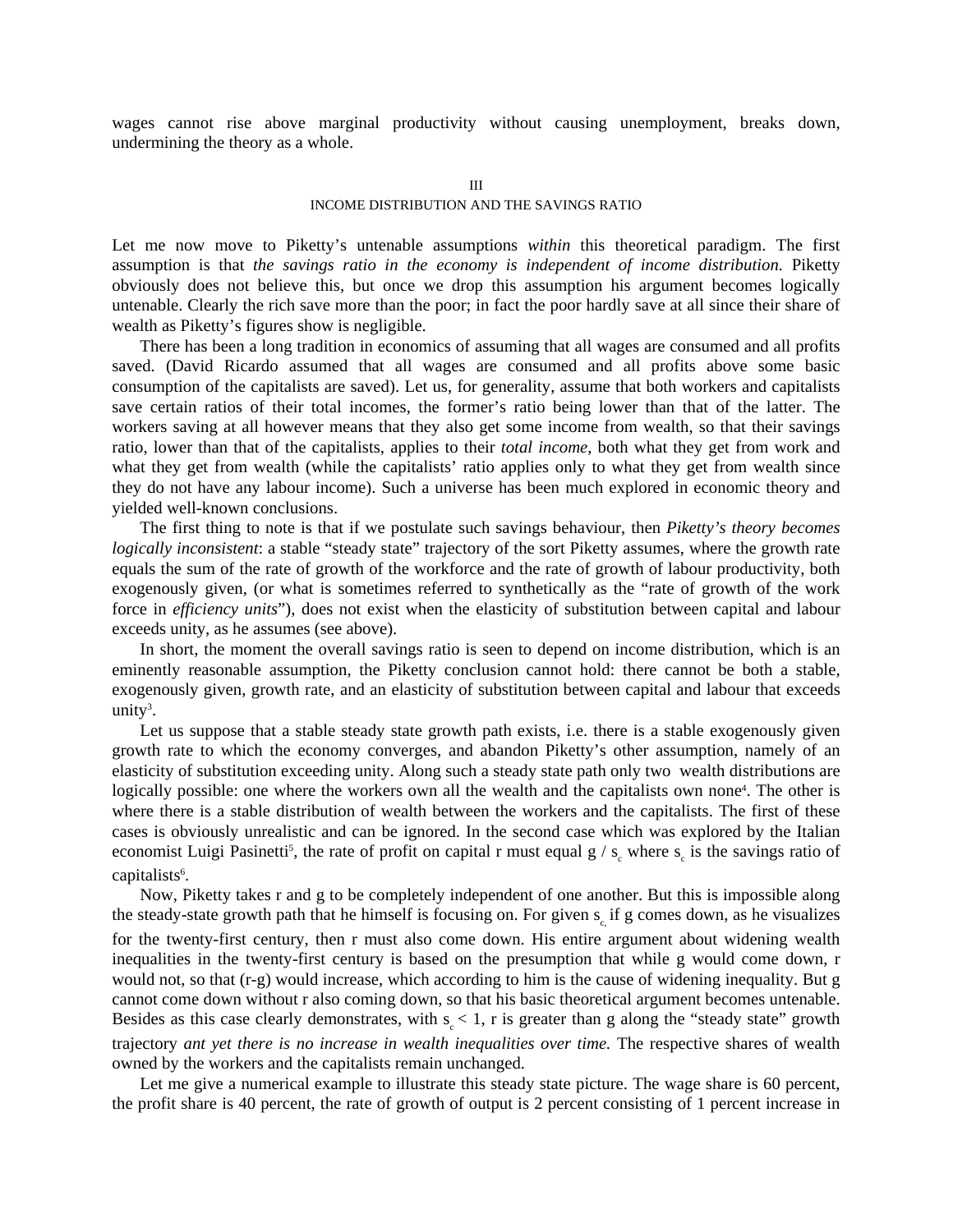work-force and 1 percent increase in labour productivity along the growth path. The distribution of the capital stock between the capitalists and the workers is in the ratio of 50:50. The workers' savings ratio on their total income, consisting of wages and profits, is 5 percent, and the capitalists' savings ratio on their total income consisting of profits alone is 20 percent. The capital-output ratio is 4.

In this picture if the capital stock in any period is 400, then output is 100, of which the profits are 40 and wages 60. Since workers own half the capital stock, their total income is  $80 (= 60$  plus half of 40) and capitalists' total income is 20 (= half of 40). Workers' savings are 5 percent of 80, i.e. 4, while capitalists' savings are 20 percent of 20, i.e. 4. Since their savings are equal, their respective capital stocks which are in the ratio of 50:50, grow at the same rate and continue to remain in the ratio of 50:50. The economy's growth rate is 2 percent  $(= 8$  percent  $/ 4$ ).

Now even though the capital stock between the workers and the capitalists is 50:50, there may be 90 workers and only 10 pure capitalists, in which case the ratio in per capita capital stock between workers and capitalists is 1:9; a worker's family owns one ninth the wealth of a capitalist family.

Piketty places much emphasis on the relative weights of inheritance and savings. But the fact of savings does not negate the importance of inheritance. Let us assume that all wealth is passed on to children, both by workers and by capitalists and they save the same ratios of their incomes year after year; then assuming that their populations grow at the same rate, the same wealth inequalities will continue into the future. Savings add to what is inherited, and what they add is in turn bequeathed to children. So placing them on different footings does not appear justified. In fact children, even before they formally inherit, will have some user rights over their parents' wealth, in which case we do not have to discuss *formal* inheritance at all. We could even imagine each family, whether of workers or of capitalists, living for ever, its size growing at 1 percent per annum, and its total income, no matter from what source, being divided between consumption and savings in the stated proportions.

Put differently, the suggestion that if savings are larger relative to inheritance, then wealth inequality gets reduced, does not stand scrutiny. In the above example suppose there is a 25 percent increase in the savings ratio across the board, i.e. capitalists save 25 percent of their income instead of the 20 percent they were saving earlier, and workers save 6.25 percent of their income instead of the 5 percent they were saving earlier. Let us assume that the profit and wage shares do not change, either because we have fixed coefficients of production and these shares are determined by the respective bargaining strengths (of the workers and capitalists), which do not change; or because the "production function" itself is such that even with factor incomes determined by "marginal productivity", the relative shares of wages and profits do not change (such a production function is called a "Cobb-Douglas Production Function", after its original formulators Cobb and Douglas, and has been much used in neo-classical theoretical models).

Then at the new "steady state", with the same growth rate, the capital-output ratio would have gone up by 25 percent<sup>7</sup>, the rate of profit would have fallen by 25 percent, but the wealth inequality between a worker's family and a capitalist's family would have remained exactly 1:9. *Wealth inequality in other words would have remained completely unchanged even when savings ratios went up.* 

## IV

#### THE MOBILITY OF CAPITAL

This brings me to the second basic problem with the Piketty logic, even within its own theoretical paradigm. It is based on the assumption that each country's capital is invested in that country itself, that American capital is invested in America, French capital is invested in France, British capital is invested in Britain, and so on. The conclusion that a country's growth rate is determined exclusively by the growth rate of that very country's population in "efficiency units" (or that the income growth rate of a group of countries is determined by the growth rate of that group's population in "efficiency units"), i.e. that labour shortages cannot be overcome through immigration of labour or emigration of capital, is patently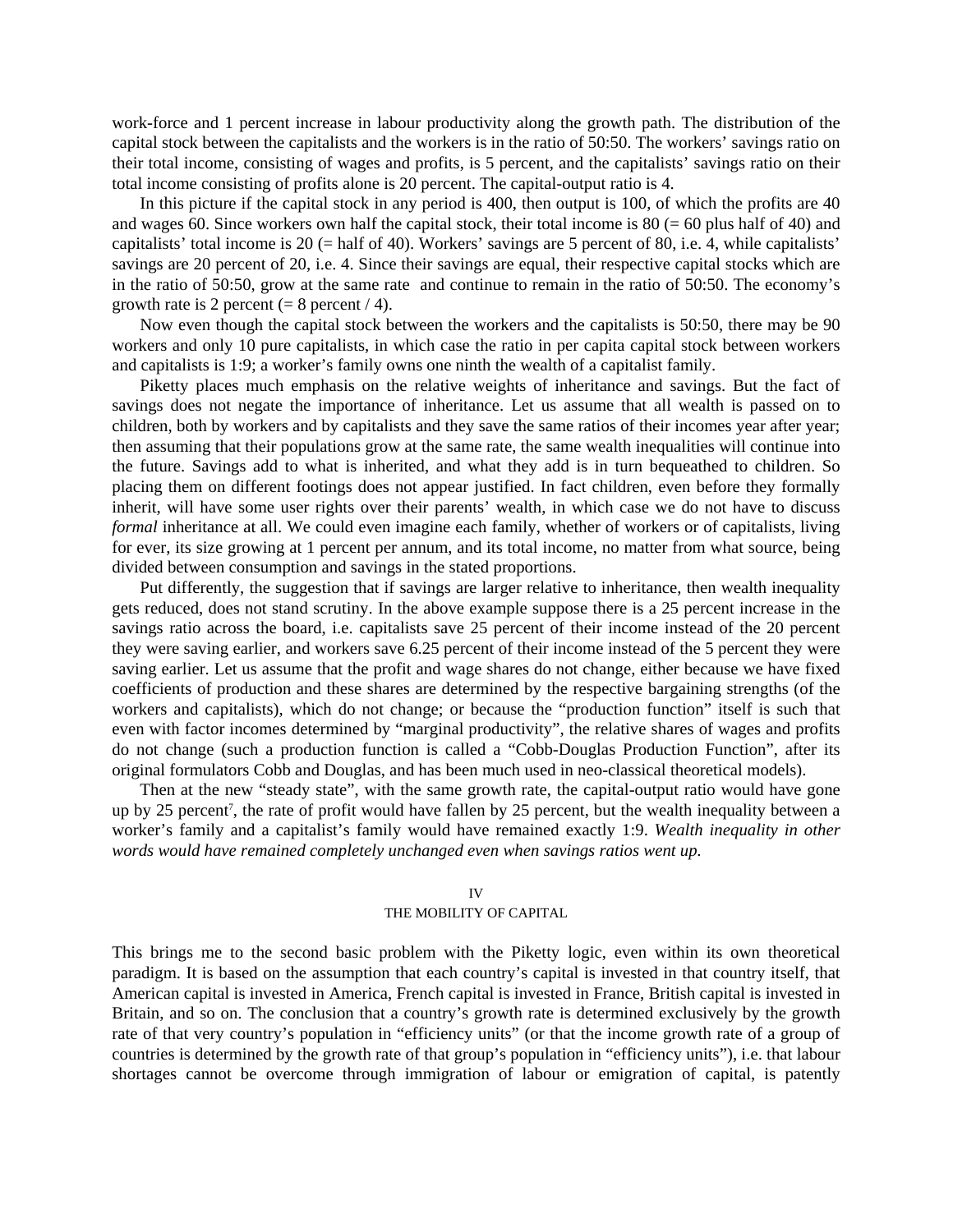unrealistic. Applying its conclusions to a real world where migration possibilities clearly exist *is logically flawed.*

Piketty may argue that historically such migration, at least between the first and the third world, has been meager: third world labour has not migrated freely to the first world, and first world capital has not migrated freely to the third. But then the question must be raised: why has this *not* happened? Theoretical analysis must then begin, like in the case of "the dog that did not bark", with this particular question.

In the era of globalization, capital is far more mobile internationally than it has ever been in its entire history. In fact, the colonial period was characterized by a segmentation of the world economy where capital from the north did not move freely to the south, despite being juridically free to do so, except to certain limited spheres like plantations and mines; and labour from the south was not *allowed* to move freely to the north. While labour is still not allowed to move freely from the south to the north, capital is more mobile from the north to the south, including to areas like manufacturing, than it has ever been in the past. But then the fact that the growth rate of population in the twenty-first century in the advanced capitalist countries will slow down, ceases to be a matter of any great consequence *for the capital of these countries themselves.*

Capital of these countries can go on accumulating, unconstrained by any labour scarcity, despite the slowing down of their *domestic* population growth (in "efficiency units"), simply by migrating to the third world economies which are saddled with massive labour reserves. (These reserves themselves were created by the encroachment of advanced country manufactured goods into their markets, which displaced pre-capitalist producers through a process often referred to as "deindustrialization").

I am not saying that this would necessarily happen, but it is a possibility which needs to be considered in the context of the Piketty argument. The question then arises: is such a diffusion of capitalism likely to absorb the massive third world labour reserves? Piketty does not consider this question because for him there is always full employment everywhere. But the moment we move away from that fairy-tale, we have to recognize the fact that even in countries like India, the high growth rates of recent years have been accompanied by a non-diminution of labour reserves. (The former socialist countries were the only examples in history to my mind where growth *did* absorb labour reserves, to a point where labour scarcity became a serious problem. The fact that capitalism *in the metropolis* substantially used up its labour reserves without of course fully eliminating them, which it never can, was to a large extent the result of massive emigration from Europe to the temperate regions of white settlement, like Canada, Australia, New Zealand, and the United States<sup>8</sup>).

Now, any substantial emigration of capital from the advanced capitalist countries to the third world would keep the rate of return on capital of these countries above their domestic growth rates, *but for reasons very different from what Piketty suggests*. These reasons would have to do with globalization of capital rather than any greater-than-unity elasticity of substitution between labour and capital along some "production function".

If this phenomenon of capital migration from the metropolis to the third world, is considered together with the possibility that the latter's labour reserves still do not get exhausted, then the implications of such a *denouement* for wealth and income inequalities are quite profound.

# V

#### GLOBALIZATION AND WEALTH INEQUALITY

The possibility of migration of capital from the advanced to the underdeveloped countries, which breaks the segmentation that existed in the world economy in the colonial period, implies that the wage rates of workers in the advanced countries now get influenced by third world labour reserves. Even if they do not actually decline to compete with third world wages, they certainly do not increase. As long as third world labour reserves are not exhausted, we get a non-increasing vector of real wage rates around the world,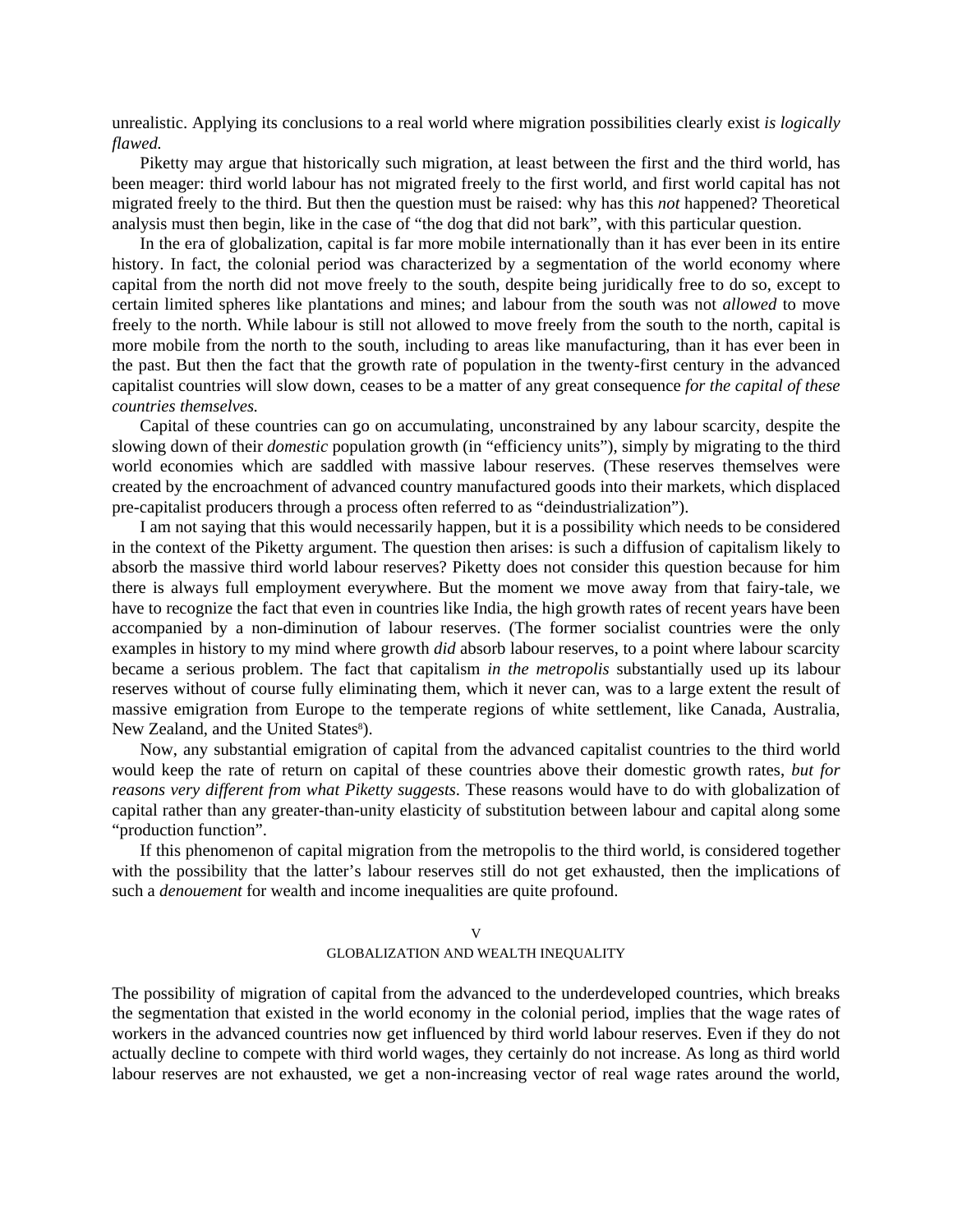even as labour productivity increases, which means that the share of wages in world output comes down while the share of surplus increases.

Since the savings ratio out of surplus incomes is higher than out of wage incomes, this redistribution produces a tendency towards "under-consumption", and hence a stagnationist effect on the world economy. But let us assume, for argument's sake, that there is no actual stagnation because with technological change there is a tendency towards "capital deepening", i.e. for the capital-output ratio to increase over time, as Lenin and Tugan-Baranovsky had visualized, which counteracts this stagnationist tendency.

We assume in other words that these two forces, acting in opposite directions, balance one another exactly. This need not of course happen in real life, but its non-happening, while it does not vitiate the argument presented below, only makes the emerging scenario more complex to visualize. We eschew such complexity and assume that the growth rate of the world economy remains unchanged at some level g which is determined by the pace of accumulation, *and has nothing to do with the rate of growth of the work-force of the world in "efficiency units"*. Let us see what such a world would look like.

At this growth rate the world labour reserves will not necessarily diminish in relative terms. If the rate of growth of labour productivity p happens to be such that (g-p), which is the rate of growth of labour demand, is less than the rate of growth of labour supply, then the world labour reserves will never get exhausted; on the contrary they will grow in relative size. The experience of third world countries like India with high but "jobless" growth suggests that this is a very real possibility. And even a slowing down of the world population growth may not cause an exhaustion of world labour reserves.

This non-exhaustion of world labour reserves would of course mean not only that income inequalities would increase (since the share of surplus will increase over time at the expense of wages), but also that wealth inequalities will increase, *which in turn will further exacerbate the growth in income inequalities.*

The reason for the increase in wealth inequalities in such a situation is quite simple. Since workers' incomes grow more slowly than that of the capitalists (even though the workers also own some wealth), the workers' savings also grow more slowly than those of the capitalists. And since savings that are realized constitute additions to wealth, this means that capitalists' wealth grows faster than that of the workers. We thus get a picture different from the one drawn by Pasinetti, where the wealth shares of the workers and the capitalists remained constant over time; we get instead a picture of increasing wealth inequality. This increase in wealth inequality incidentally will be visible not just at the world level but within each country as well, since the rise in the share of surplus will be manifest *everywhere*.

When we add to the wealth inequality arising from *this source*, the inequality that additionally arises owing to the dispossession of peasants and traditional petty producers through what Marx had called the process of "primitive accumulation of capital" (which is very much underway in the world economy in the era of globalization), and also the inequality that arises owing to "centralization of capital", the prospective increase in wealth inequality in the years to come appears immense indeed.

Marx had analyzed centralization of capital in terms (apart from the "pooling" of capital through banks and stock-exchanges) of the fact that big capital drives out small capital owing to its superior capacity to introduce new technology. No matter what the empirical significance of this particular channel, two additional channels are of great importance. One is big capital's capacity to sniff out prospective investment projects with higher rates of return; and it can do so in the global arena since its capacity to "go global" is greater than that of small capital. The other is the fact that the *variability* of the rate of return on big capital is less than on small capital, which also means that it is less affected by crises in particular sectors and has larger "staying power".

From the foregoing discussion, I would draw two conclusions: first, that world wealth and income inequalities are all set to rise sharply in the coming years, exactly as Piketty hypothesizes. And second, the reason for this lies not in what Piketty believes, namely that the slowing down of world population growth will create tightness in world labour markets (and hence a slowing down of world output growth) *but for precisely the opposite reason*, namely that there will be no tightness in world labour markets, no